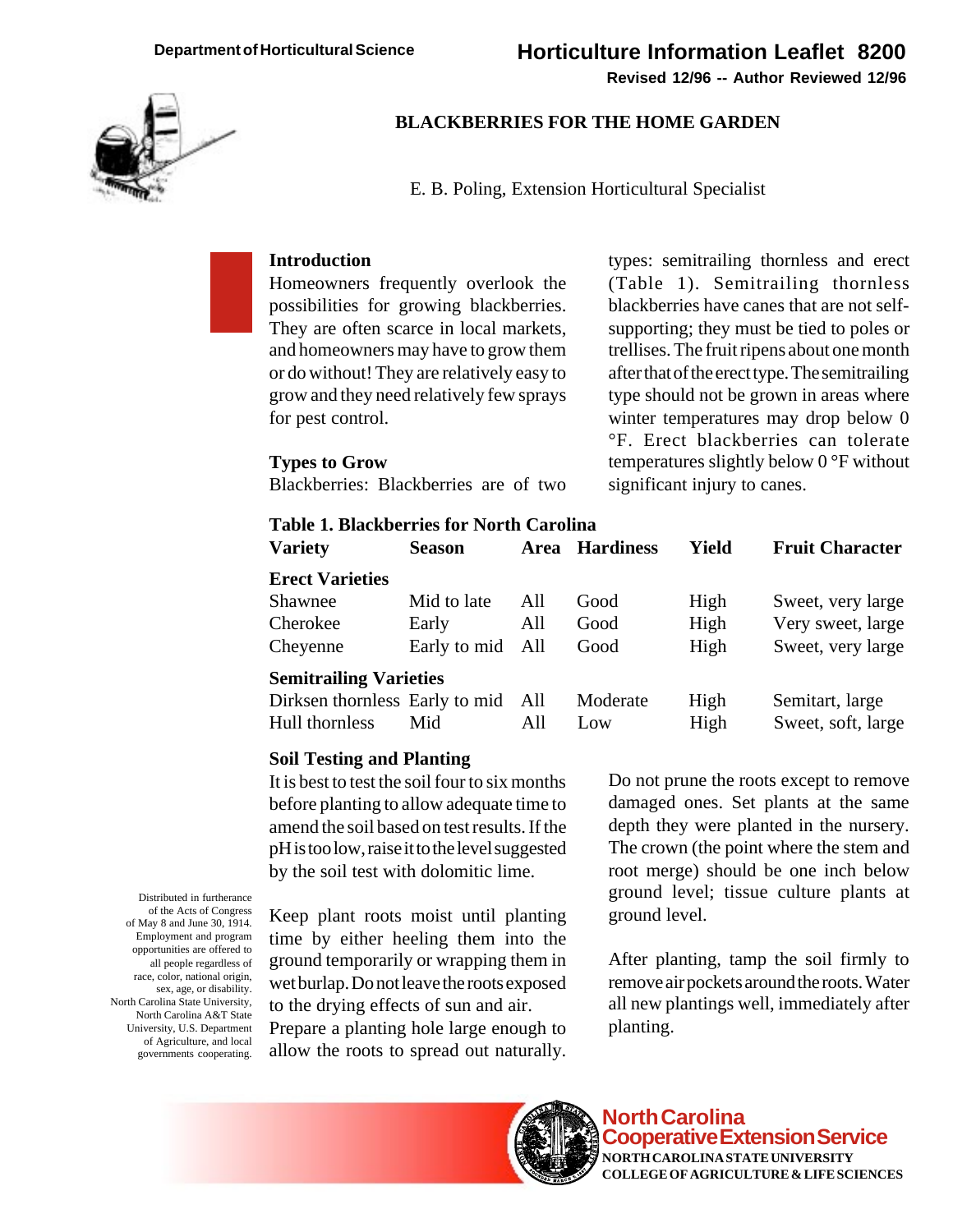# **Fertilization, Irrigation, Cultivation, and Mulching**

Blackberries: Mixed fertilizers are satisfactory for blackberries. For best results, apply fertilizer in early spring when growth starts and again in summer just after harvest. Use a 10-10-10 commercial mix at the rate of 5 pounds per hundred linear feet of row. For late-ripening thornless blackberries, apply the fertilizer mix no later than July to avoid forcing late-season growth that would be subject to winter injury. For the first year or two, before the root system of the plants develops fully, spread 3 or 4 ounces of fertilizer in a 12-inch radius around the base of each plant.

Blackberries require abundant moisture while the berries are growing and ripening. If rainfall is not adequate, provide irrigation water equivalent to 1 inch of rainfall per week. A minimum rate of drip irrigation for mature blackberry plants is 2 gallons of water per day while berries are developing.

Mulching reduces watering frequency and aids in the control of weeds and grasses that compete for moisture and nutrients. Good mulching materials include pine straw, wood chips, and seed-free grain mulches, such as wheat or rye.

Blackberry plantings should be cultivated thoroughly and frequently or mulched very well to keep grass and other weeds from getting a start. Once started, weeds are difficult to control. Begin cultivating in the spring as soon as the soil is workable. Cultivate as often as necessary to control weeds. Avoid deep cultivation so that you do not cut the blackberry roots. Undesirable suckering becomes much more sever, especially on the erect varieties, when roots are damaged. Discontinue cultivation at least one month before freezing weather normally begins. Herbicides can be useful on established blackberry plantings; contact your county Cooperative Extension agent for suggestions.

## **Training and Pruning**

Train semitrailing blackberries to trellises (Figure 1 A). The erect blackberry varieties do not require support if the tops of new canes are pruned during the summer to keep growth below 3 to 4 feet. Erect blackberries that are not topped may be trained to a one-wire trellis (Figure 1 B).



Figure 1. **(A)** Train trailing plants to a two-wire trellis. **(B)** Train erectblackberry plants to a onewire trellis.

Construct the blackberry trellis by stretching a wire between posts set 20 feet apart in the row. For erect blackberries, use one wire attached to the post about 30 inches from the ground. For semitrailing blackberries, use two wires at heights of 3 feet and 5 feet from the ground.

Erect blackberries such as Cherokee and Cheyenne require pruning out of the root suckers that arise from the crown. During the growing season, it is desirable to allow root suckers to develop to about a 12-inchwide row. Any growth beyond this should be eliminated.

When the new shoots of erect blackberries reach 30 to 36 inches in height, cut off the tips. This will force branching lower on the canes and will cause the canes to thicken, making them better able to support a heavy fruit crop. During the winter, prune the laterals to 12 to 14 inches for convenient harvesting and larger berries. In late winter, remove any remaining dead or weak wood. Leave healthy, vigorous canes spaced at six canes per linear foot. (Figure 2).



**Figure 2.** An erect blackberry plant **(A)** before pruning and **(B)** after pruning.